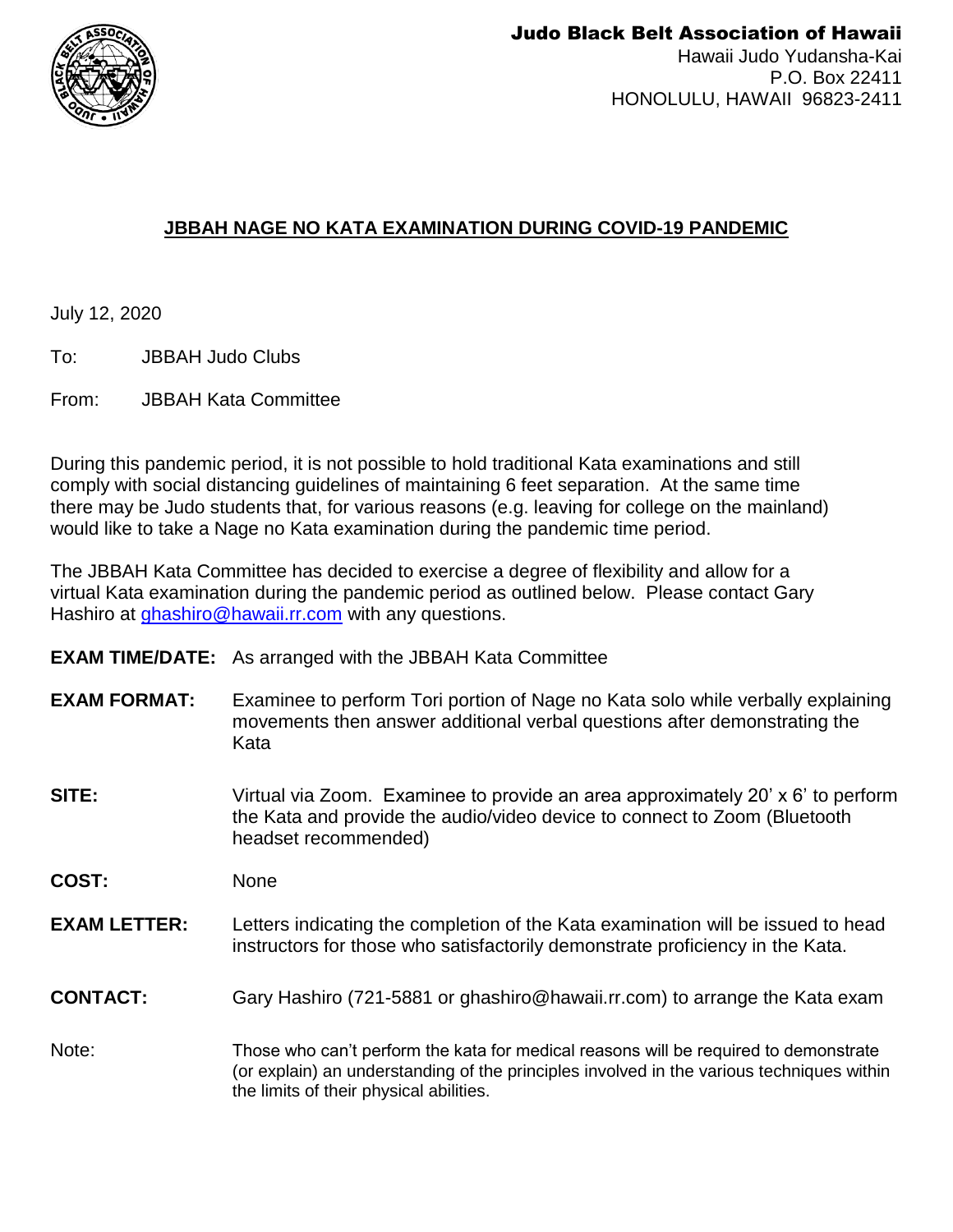

# **Covid-19 Pandemic Virtual Nage No Kata Exam Judo Black Belt Association of Hawaii Registration and Waiver Form**

E-mail completed registration form to ghashiro@hawaii.rr.com

| Dojo/Club: ________________<br>First, Last                                                                    |
|---------------------------------------------------------------------------------------------------------------|
| Open to USJF, USJA, and USA Judo members. You must present a current membership card before<br>participating. |
| Membership #<br><b>Expiration Date</b>                                                                        |
| If assistance/accommodation is needed, check off appropriate item:                                            |
| Vision Loss/Blindness: ______ Hearing Loss/Deafness: ______ Other: _____                                      |
| Specify type of assistance/accommodation requested or name of person assisting                                |

**Waiver**

ln consideration of my participation in the virtual Kata examination, l do hereby for myself, my heirs, executors, administrators and assigns, waive, release and forever discharge any and all rights and claims for damages and losses which l may have or which may hereafter accrue to me against the Judo Black Belt Association of Hawaii, or their successors or assigns, for any and all injuries which may be sustained and suffered by me or my children in connection with my association with or participation in the Judo Black Belt Association of Hawaii Kata examination.

Furthermore, I will ensure that the area I will use to perform the virtual Kata exam is flat, free of obstacles, and otherwise safe to perform the virtual Kata examination.

\_\_\_\_\_\_\_\_\_\_\_\_\_\_\_\_\_\_\_\_\_\_\_\_\_\_ \_\_\_\_\_\_\_\_ \_\_\_\_\_\_\_\_\_\_\_\_\_\_\_\_\_\_\_\_\_ \_\_\_\_\_\_\_\_